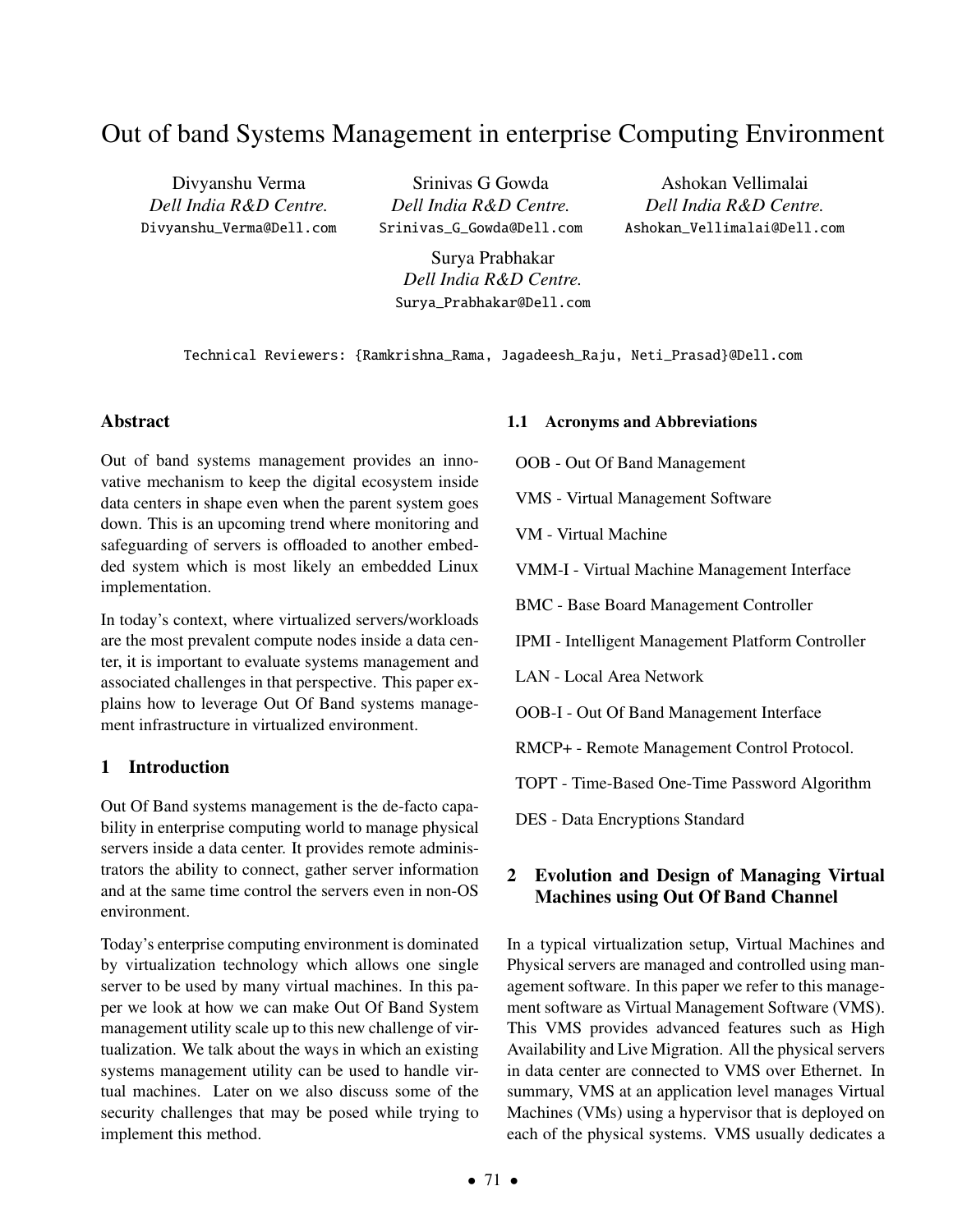

<span id="page-1-0"></span>Figure 1: Current Architecture



<span id="page-1-1"></span>Figure 2: Proposed Architecture

system interface on each of the physical servers to communicate with the hypervisor. This interface is called as the VM Management Interface (VMM-I) and is shown in Figure [1.](#page-1-0)

The physical servers used in data centers today are mostly Enterprise grade equipped with Out Of Band Systems Management capability. One of the widely used OOB Management implementations has a Baseboard Management Controller (BMC) embedded inside the physical server. BMC supports the industry-standard Intelligent Platform Management Interface (IPMI) specification, which enables users to configure, monitor, and recover systems remotely. Each of these physical servers hosts a base hypervisor and VMs on top of it. Each of these hypervisors are connected to VMS through VMM-I.

#### 2.1 Proposed Solution

Figure [2](#page-1-1) depicts the proposed model, wherein we are using the Out Of Band Management Interface (OOB-I) as a secondary interface to manage the VMs using the hypervisors. Similar to VMM-I, each OOB-I is also connected to VMS. VMS uses OOB-I channel to communicate with BMC by using IPMI over LAN. IPMI Over-LAN is a functionality that provides remote machines the ability to send IPMI messages over Network to BMC using UDP protocol (IPv4). The UDP packets are formatted to contain IPMI request/response messages with IPMI session headers and Remote Management control Protocol (RMCP+) headers (IPMI v2.0 Spec). For IPMI OverLAN to work, BMC needs to have a dedicated Management Network interface associated to it.

## 2.2 Architecture of Proposed Data Path to establish OOB communication channel between VMS and hypervisor

When VMS intends to send a message to hypervisor, it will encode the message in an IPMI message format and send this message using RPMCP+ protocol over OOB-I channel. Once sent to BMC, these messages are picked up by the hypervisor and decoded back to the original format (VMS message). Similarly when the hypervisor needs to send data to VMS, it will send it to BMC and VMS reads these messages over OOB-I.

In this solution we implemented two Buffer queues in BMC, one to hold the data that VMS sends to hypervisor and the other to temporarily store data sent from hypervisor to VMS. To access these buffers we need four new sets of IPMI commands to read and write the respective queues. Figure [3](#page-2-0) gives an overview of the stack

Figure [3](#page-2-0) shows the different modules that are involved in enabling the OOB-I channel between VMS and hypervisor. When VMS needs to communicate with the hypervisor over OOB-I, VMS would encode the message into an IPMI packet as payload and send it over the OOB-I. In this solution the four IPMI commands associated with the BMC Buffer Queues are implemented as OEM Commands. The idea is to carry these VMS/hypervisor messages as payload using IPMI Commands, so the encoding and decoding logic would be confined to the payload and would keep the IPMI/BMC changes at minimal. This design avoids decoding of every message VMS/hypervisor sends as a separate IPMI message.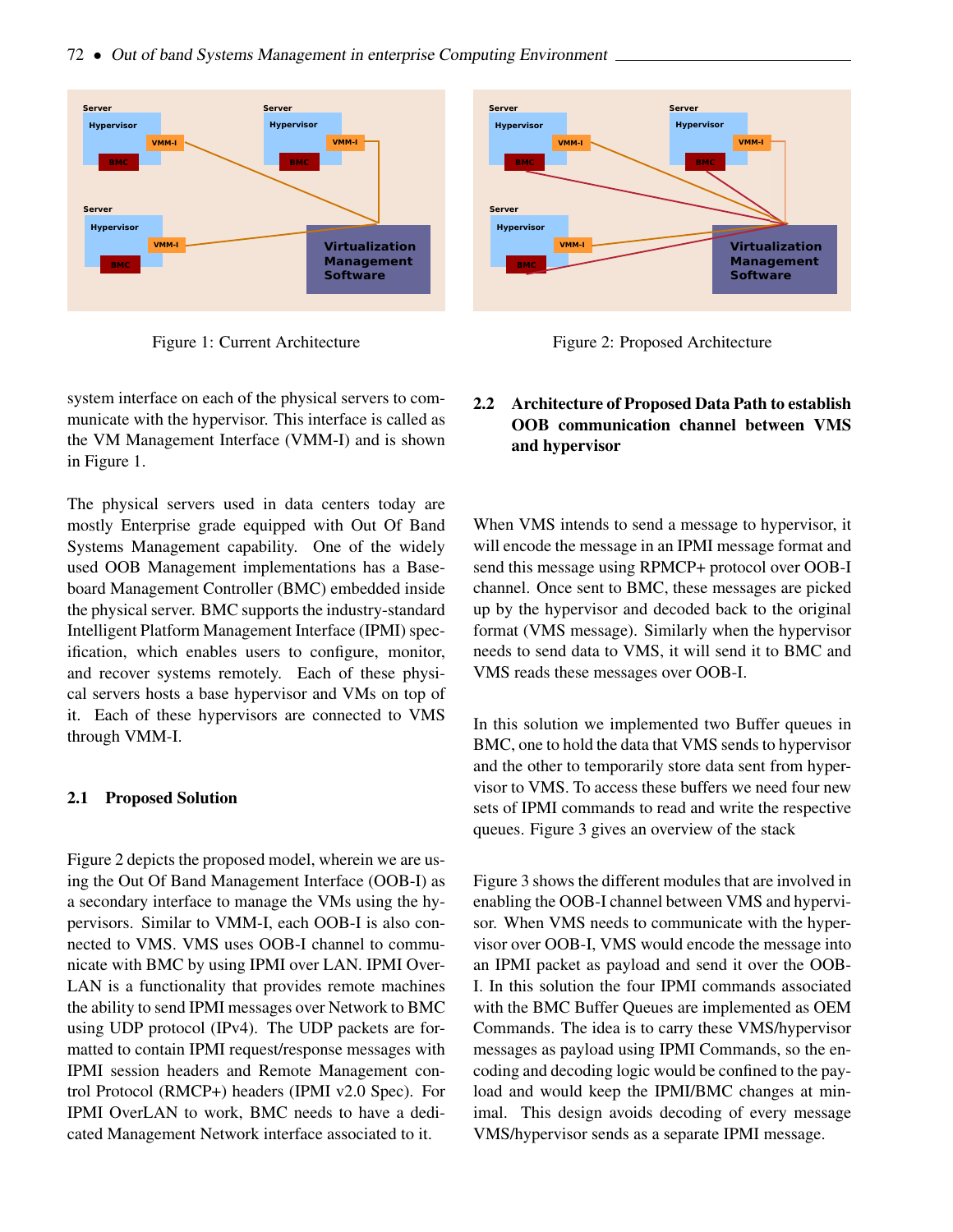

<span id="page-2-0"></span>Figure 3: Proposed stacks overview

# 2.3 Low-level Details of the Implementation

Consider a scenario when VMS decides to communicate with a hypervisor. VMS would encode the message that needs to be sent to the hypervisor in IPMI format and use the new IPMI commands to send this message to the appropriate BMC. For VMS to communicate with hypervisor it needs to know the IP address of OOB-I apart from VMM-I IP. VMS message structure that needs to be sent to hypervisor.

```
struct vms_message {
cmd_id cmd, //actual command id
vm_id vm_name, //name of virtual machine
ip_addr oob_i, //IP address of OOB-I
ip_addr vmm_i, //IP address of VMM-I
. //meta data
.
};
```
*API to convert vms\_message into raw IPMI format*

char \*ipmi\_payload convert\_to\_raw\_ipmi\ \_data(struct vms\_message \*vms\_data) { // returns \*ipmi\_payload - VMS message // converted into IPMI format };

*API to send the vms\_message to BMC over OOB-I using RMCP+ protocol. IPMI over LAN requires user authentication.*

```
char ipmi_send_message (char *ipmi_\
```

```
payload, structipmi_system_interfac\
e_addr bmc_addr )\
{
  .
  .
char *user_name,
char *passwd,
 Request message
  [NetFn]
  [CMD ] - [COPY_VMS_TO_BMC_BUFF_1]
  [Payload ] - [ipmi_payload]
  char *ipmi_payload
  .
  .
};
```
BMC on receiving the IPMI message from VMS, saves the payload in Buffer Queue1 (Figure [3\)](#page-2-0). hypervisor periodically check for any VMS requests in Buffer Queue1. Any messages in this Queue are picked up by hypervisor using the new IPMI command. The next task is to decode the payload message from BMC, which is exactly the reverse of the encoding mechanism that was carried out in VMS.

## *IPMI command to read message from Buffer Queue1*

#### Request

[NetFn] [Cmd] [OEM\_ID] [READ\_BMC\_BUFF\ \_QUEUE1]

## Response

[Completion Code ] [ Payload ]

*API to read the vms\_message to BMC (Queue1) over local IPMI interface.*

```
char *ipmi_payload ipmi_get_message (\
struct ipmi_system_interface_addr bmc_\
addr ) {
  .
  .
 Read Payload from BMC-Queue1
  [NetFn]
  [CMD ] - [READ_BMC_BUFF_ QUEUE1]
   .
   .
  Response message
   [Completion Code ]
   [ IPMI_Payload ]
```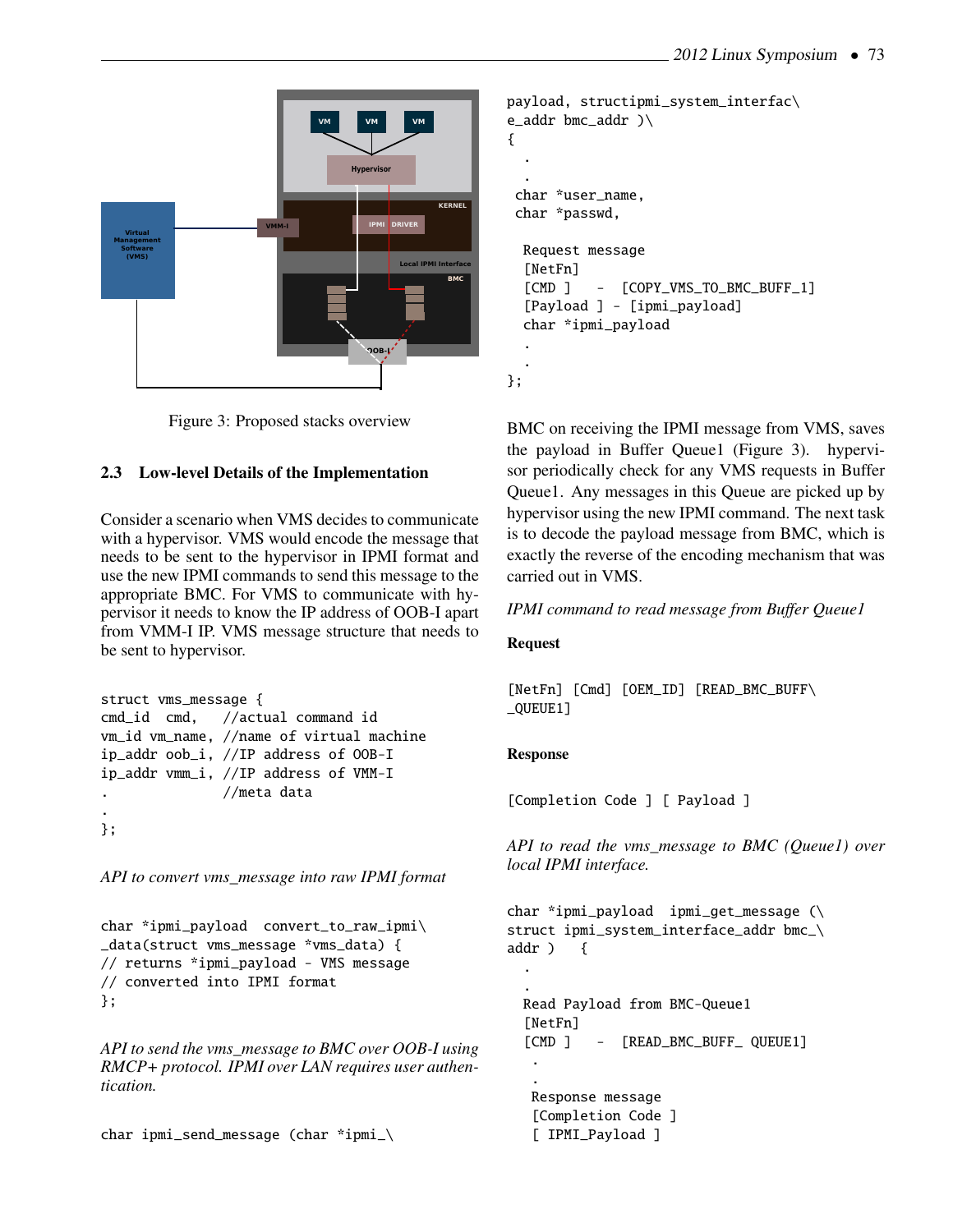```
return ipmi_payload
};
```
*API to decode the ipmi\_payload into original VMS message format*

```
struct vms_message *vms_data \
convert_to_vms_format (ch\
ar *ipmi_payload )
```
## 3 Out of Band Systems Management with Virtualization - Challenges

Out of band management of VMs brings additional challenges to the table, some of which are discussed below. In section [3.1](#page-3-0) we discuss how to secure the OOB-I channel end to end, i.e. starting from VMS to hypervisor. Then in section [3.2](#page-3-1) we discuss how to ensure that only a rightful authority can initiate state changes to the virtual machines. Both scenarios will be explored using a Linux/hypervisor case study.

#### <span id="page-3-0"></span>3.1 Securing the OOB-I communication Channel

The complete communication channel for the proposed solution comprises of multitude of components, as illustrated in Figure [4.](#page-3-2)

- OOB-I
- BMC layer
- Linux Kernel Layer
- Exposed Userspace IPMI device
- Userspace hypervisor software

In the above mentioned components, OOB-I is generally secured using RMCP+ protocol. BMC access is typically controlled by a password authentication. Linux kernel space is off-limits to user space processes and hence is considered secure. In this implementation the modified hypervisor software uses the IPMI Device interface (/dev/ipmi) to obtain the information from BMC. So any stray read/write to BMC through this device can reveal the payload.



<span id="page-3-2"></span>Figure 4: TOTP-Cipher Encryption

We used "time-based one-time password Algorithm" (TOPT, RFC6238) signature engine to generate a secret key within VMS. This secret key is used as auxiliary input to a symmetric key algorithm based cipher (DES/AES) to encrypt the outgoing payload. This encrypted payload is then transferred through OOBI. A stray read/write to BMC cannot decode the payload since it does not have the TOPT signature.

The hypervisor layer also has the TOPT signature engine with same algorithm, which it uses internally to decrypt and verify the payload it received from BMC. Once the hypervisor has decrypted the payload, it separates the user credential, associated VM-ID and control message.

#### <span id="page-3-1"></span>3.2 Protection against accidental state change

In a traditional virtualization setup, the hypervisor has all the authority to carry out management tasks on all virtual machines. This allows the hypervisor to shut down, close or change the state of VMs without any restriction. However, with the growing level of (missioncritical) work load running on VMs, it is important that there should be additional security layer to help avoid any accidental state change in VMs. We investigated this problem and proposed a *request-challenge-verify* interface between hypervisor and VMs.

In the solution, whenever a state change request is given to VM, the request is verified against an authorization list. Here it checks that if state change request coming from an authorized process or not. If the request is valid,